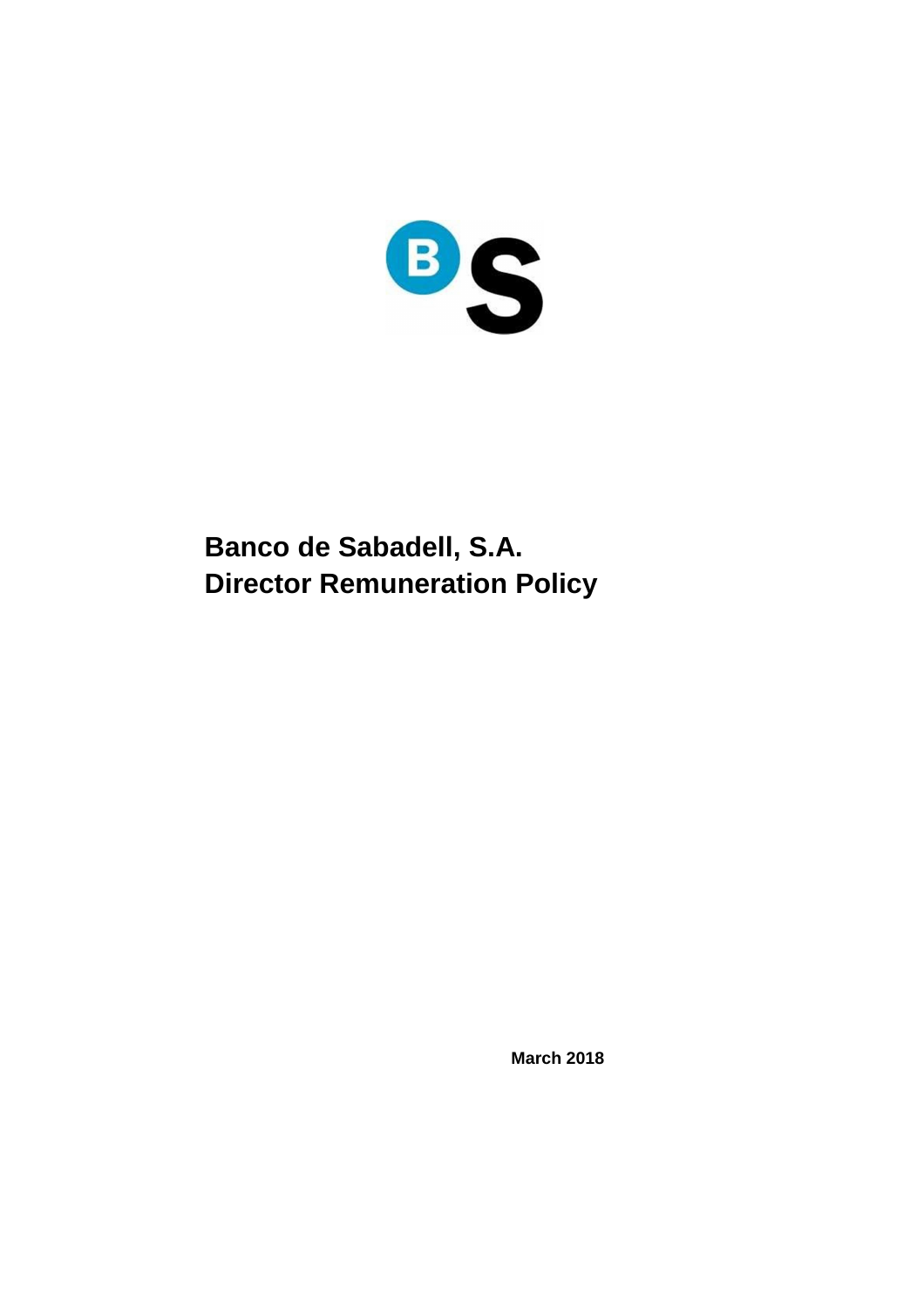

### **CONTENTS**

| 1. |                                                                              |
|----|------------------------------------------------------------------------------|
|    | 1.1 General principles of the Banco Sabadell Group's Remuneration Policy  4  |
|    |                                                                              |
|    | 1.3. Main developments in the Director Remuneration Policy. 5                |
| 2. |                                                                              |
|    | 2.1. System for remunerating directors for their functions as members of the |
|    | 2.2. System for remunerating directors for performing executive functions  9 |
| 3. |                                                                              |
|    | 3.1. Remuneration for directors in their capacity as members of the Board of |
|    | 3.2. Remuneration for directors for performing executive functions 15        |
|    |                                                                              |
| 4. |                                                                              |
| 5. | Comments on remuneration policy in future years 21                           |
| 6. |                                                                              |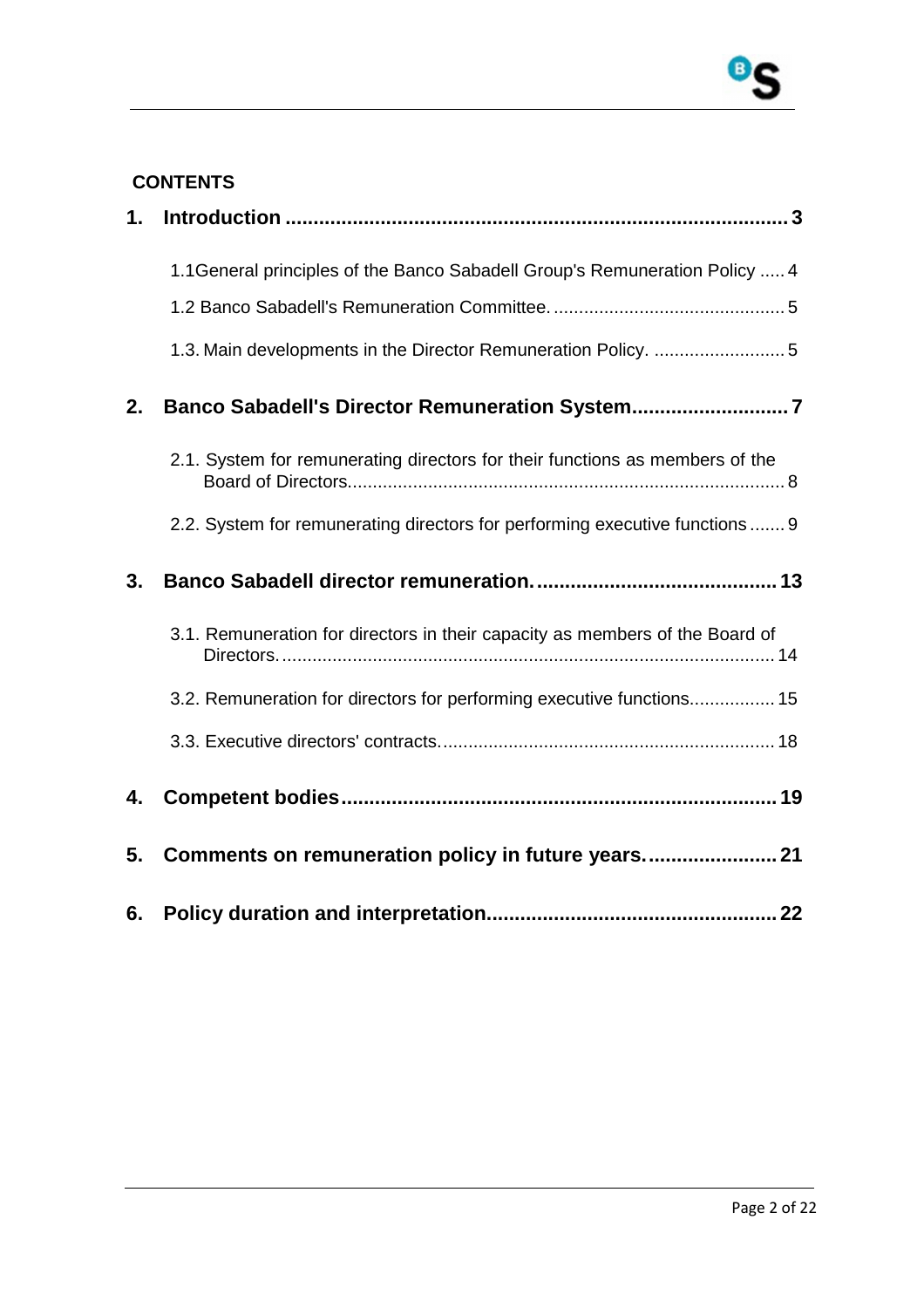

# **1. Introduction.**

The General Meeting of Shareholders on 31 March 2016 approved the current Director Remuneration Policy for the years 2016, 2017 and 2018. That Policy is aligned with the provisions of the Capital Companies Act, whose consolidated text was approved by Legislative Royal Decree 1/2010, of 2 July, and the specific legislation applicable to credit institutions, specifically, Act 10/2014, of June 26, on Ordering, Supervision and Solvency of Credit Institutions, and with the Financial Stability Board (FSB) Principles for Sound Compensation Practices dated 2 April 2009, Directive 2010/76/EU of the European Parliament and of the Council of 24 November 2010 amending Directives 2006/48/EC and 2006/49/EC as regards capital requirements for the trading book and for re-securitisations, and the supervisory review of remuneration policies (CRD III), and Directive 2013/36/EU of the European Parliament and of the Council of 26 June 2013 on access to the activity of credit institutions and the prudential supervision of credit institutions and investment firms, amending Directive 2002/87/EC and repealing Directives 2006/48/EC and 2006/49/EC (CRD IV).

Since then, the EBA has published its Guidelines on Sound Remuneration Policies (EBA/GL/2015/22), dated 27 June 2016, improvements have been introduced in the corporate governance system, and considerable progress has been made in defining criteria applicable to the remuneration of directors, both for acting as members of the Board of Directors and for carrying out executive duties.

On 1 February 2018, following a favourable report from the Remuneration Committee, the Board of Directors of Banco de Sabadell, S.A. (hereinafter, "Banco Sabadell", the "Bank" or the "Institution") approved the Banco Sabadell Group Remuneration Policies, comprising: the Senior Management Remuneration Policy, the Remuneration Policy for the Group's Identified Staff, the Remuneration Policy for the Banco Sabadell Group and the Remuneration Policy for Banco Sabadell Spain, in order to incorporate amendments to ensure that they are aligned not only with the applicable legislation but also with best practices in the field of corporate governance.

Additionally, Banco Sabadell has proposed that the General Meeting of Shareholders amends articles 50 and 85 of the Articles of Association to update the provisions relating to the remuneration to which directors will be entitled for performing their duties, with the aim of adapting their wording to current legislation and to best practices in the area of corporate governance.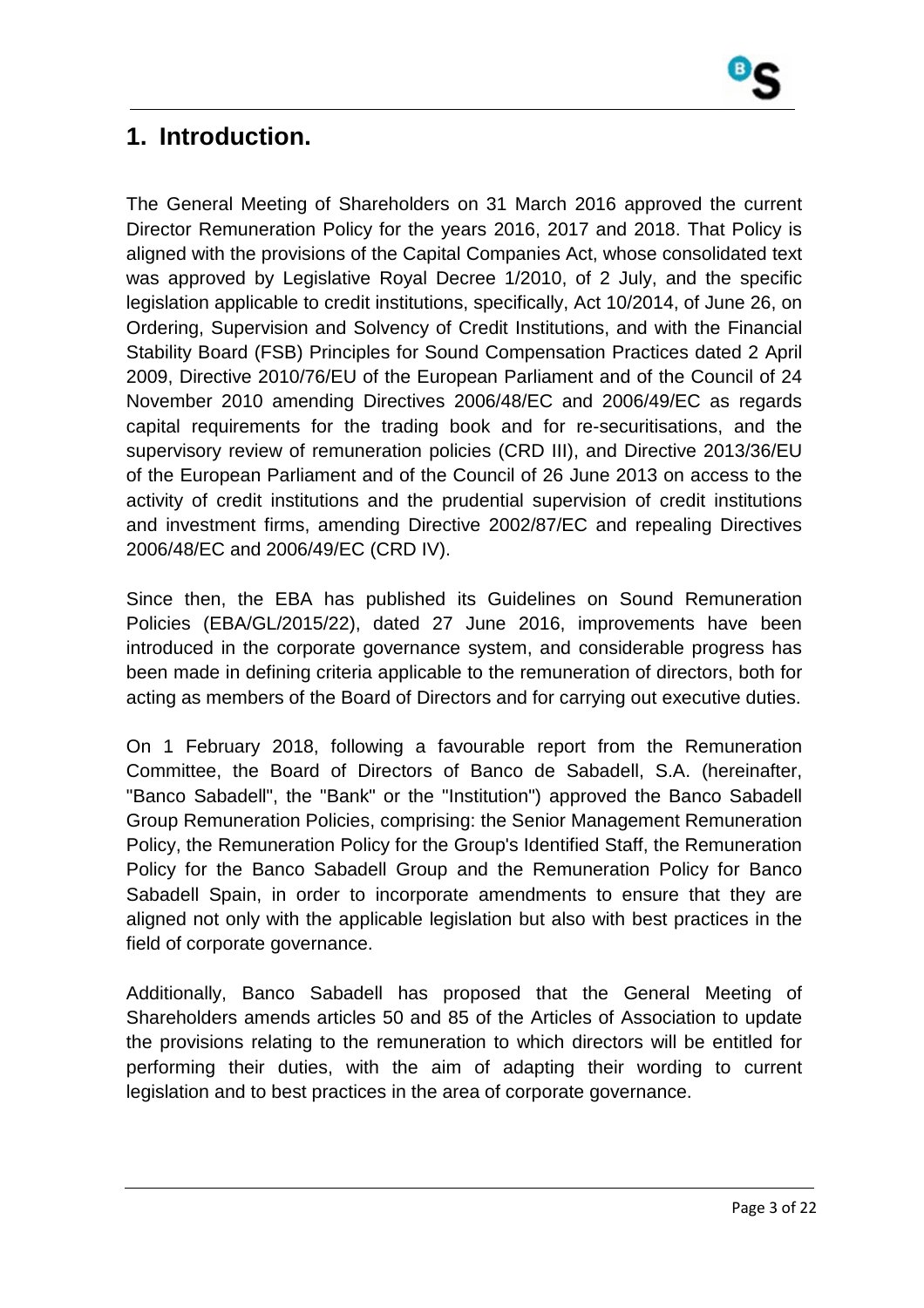

In accordance with article 529 novodecies of the Capital Companies Act, the General Meeting of Shareholders is the body with the power to approve this Director Remuneration Policy (the "Director Remuneration Policy" or the "Policy"), which, once approved by the General Meeting of Shareholders, replaces in all its terms the one approved on 31 March 2016, and will remain in force in 2018, 2019 and 2020. It is intended to incorporate the criteria contained in the new Banco Sabadell Group Remuneration Policy and to define both the remuneration system for the directors in their capacity as members of the Board of Directors and the remuneration system applicable to those who perform executive duties; in the latter case, the policy coincides with the Remuneration Policy for Banco Sabadell's Senior Management.

### **1.1. General principles of the Banco Sabadell Group's Remuneration Policy.**

The Banco Sabadell Group's Remuneration Policy is focused on creating longterm value by aligning the interests of its shareholders and employees, in coherence with the strategic goals in terms of risks and the business, and the values of the Bank, all under a prudent management approach while avoiding conflicts of interest.

The principles of the Banco Sabadell Group's Remuneration Policy are as follows:

- 1. Promote medium- and long-term business and corporate sustainability, in addition to alignment with the group's values. This entails:
	- $\triangleright$  Aligning the remuneration with the interests of the shareholders and with the creation of long-term value.
	- $\triangleright$  Promoting rigorous risk management, with measures to avoid conflicts of interest.
	- $\triangleright$  Aligning with the Institution's long-term business strategy, objectives, values and interests.
- 2. Ensuring a competitive and equitable remuneration system (external competitiveness and internal fairness):
	- $\triangleright$  Ability to attract and retain the best talent.
	- $\triangleright$  Rewarding track record and responsibility.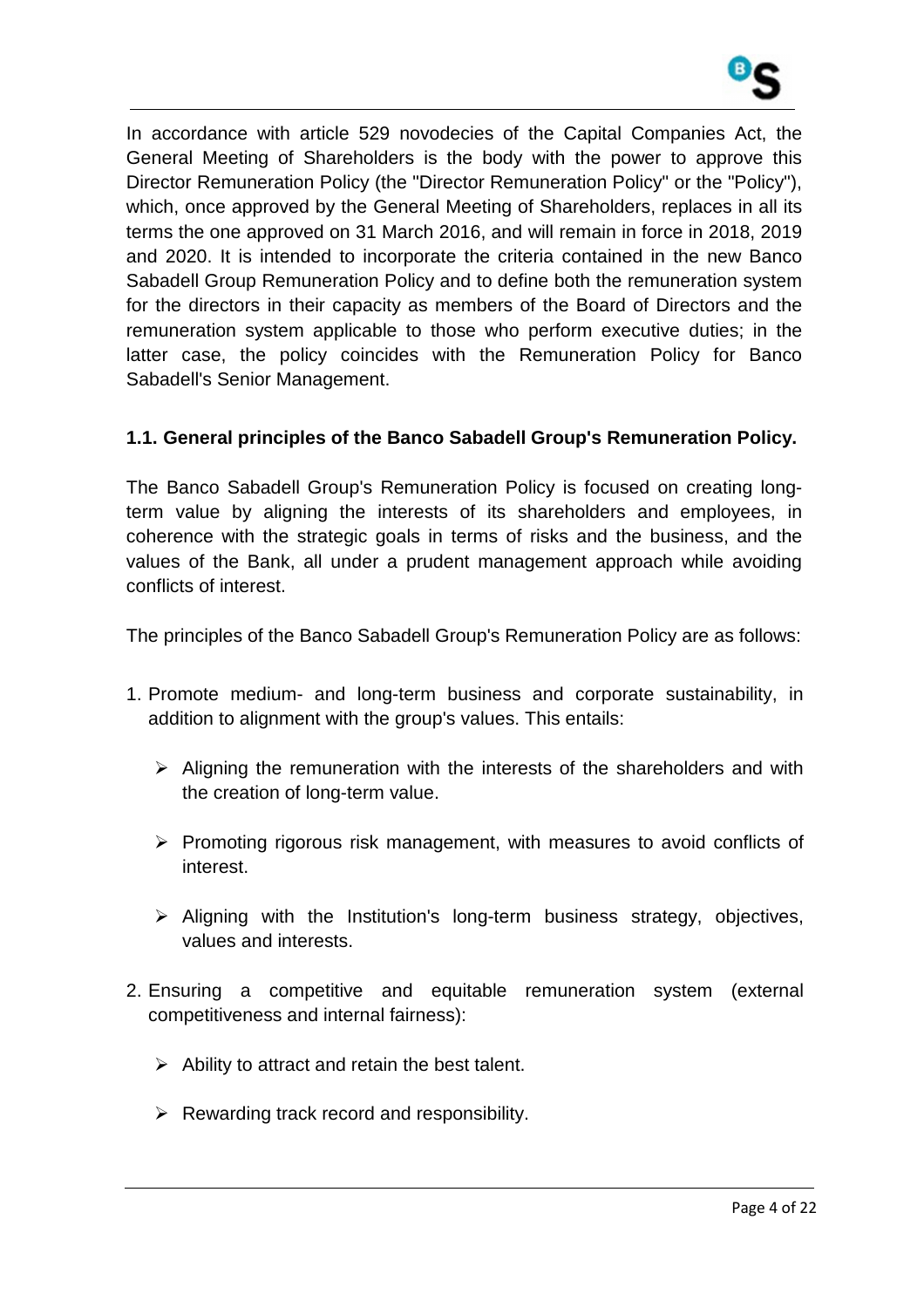

- $\triangleright$  Aligning with market standards and with flexibility to adapt to changes in the situation and in the demands of the sector.
- 3. Rewarding performance, by aligning remuneration with the results achieved by the individual and the level of risk that their position requires them to assume:
	- $\triangleright$  An appropriate balance between the various remuneration components.
	- $\triangleright$  Consideration of current and future risks and results, not encouraging the assumption of risks that exceed the level tolerated by the Institution.
	- $\triangleright$  Simple, transparent and clear system. The Banco Sabadell Group Remuneration Policy must be understandable and easy to communicate to the entire workforce.

### **1.2. Banco Sabadell's Remuneration Committee.**

Apart from advising specifically on the proposed Director Remuneration Policy in accordance with article 529 novodecies of the Capital Companies Act, the Remuneration Committee's duties include, in accordance with article 62 of the Articles of Association of Banco Sabadell, proposing to the Board of Directors the remuneration policy for directors and general managers and persons performing senior management functions, and the individual remuneration and other contractual conditions for executive directors, and exercising oversight to ensure that they are complied with.

At the end of 2017, Banco Sabadell's Remuneration Committee comprised 4 nonexecutive directors, all of whom are independent:

Chair, Ms. Aurora Catá Sala Member, Mr. Anthony Frank Elliott Ball Member, Ms. María Teresa García-Milá Lloveras Member, Mr. George Donald Johnston Secretary (not a director): Ms. María José García Beato

### **1.3. Main developments in the Director Remuneration Policy.**

The main changes in the Policy with respect to the one approved by the General Meeting of Shareholders on 31 March 2016, in order to align it with the current legislation and with best practices in the field of corporate governance, are as follows: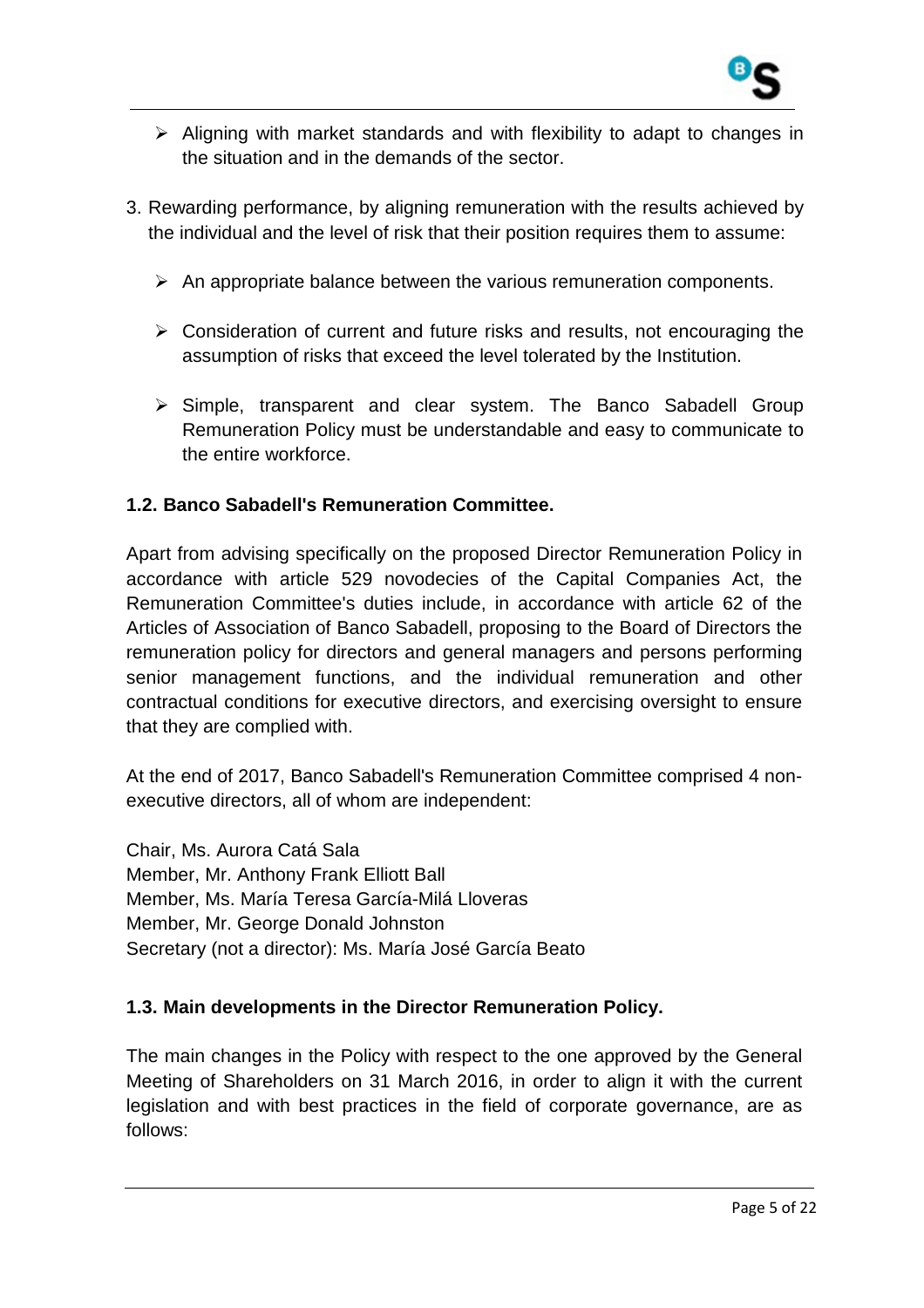

- In the case of the remuneration for directors for their status as members of the Board of Directors, a clear distinction is made between fixed remuneration and attendance fees; directors may collect attendance fees for up to two missed meetings provided that they grant proxy.
- In the case of executive directors:
	- A clearer distinction between the fixed and variable proportions of remuneration.
	- Improved definition of short-term variable remuneration and of long-term remuneration.
	- Greater details in the definition and parameters for measuring the objectives to which both short-term variable remuneration and long-term remuneration are linked.
	- Increase in the percentage of deferral of short-term variable and long-term remuneration for executive directors, from 50% to 60% of the total amount to be received.
	- Increase in the deferral period for short-term variable remuneration to 5 years.
	- Introduction of multi-year objectives with defined parameters in the longterm incentive linked to share price appreciation, and increase of the deferral period to 5 years.
	- Restrictions on the disposal of shares received in the form of short-term variable remuneration and long-term incentive until a period of at least three years has elapsed since their delivery, if the director does not own an amount of shares equivalent to twice their annual fixed remuneration.
	- Inclusion of an ex ante adjustment to the entire variable remuneration, determined by the Board of Directors at the proposal of the Remuneration Committee. Risk factors and the Institution's earnings will be taken into account in determining that adjustment. If the bank's capital is less than the Maximum Distributable Amount (MDA), the variable remuneration will be reduced or eliminated entirely.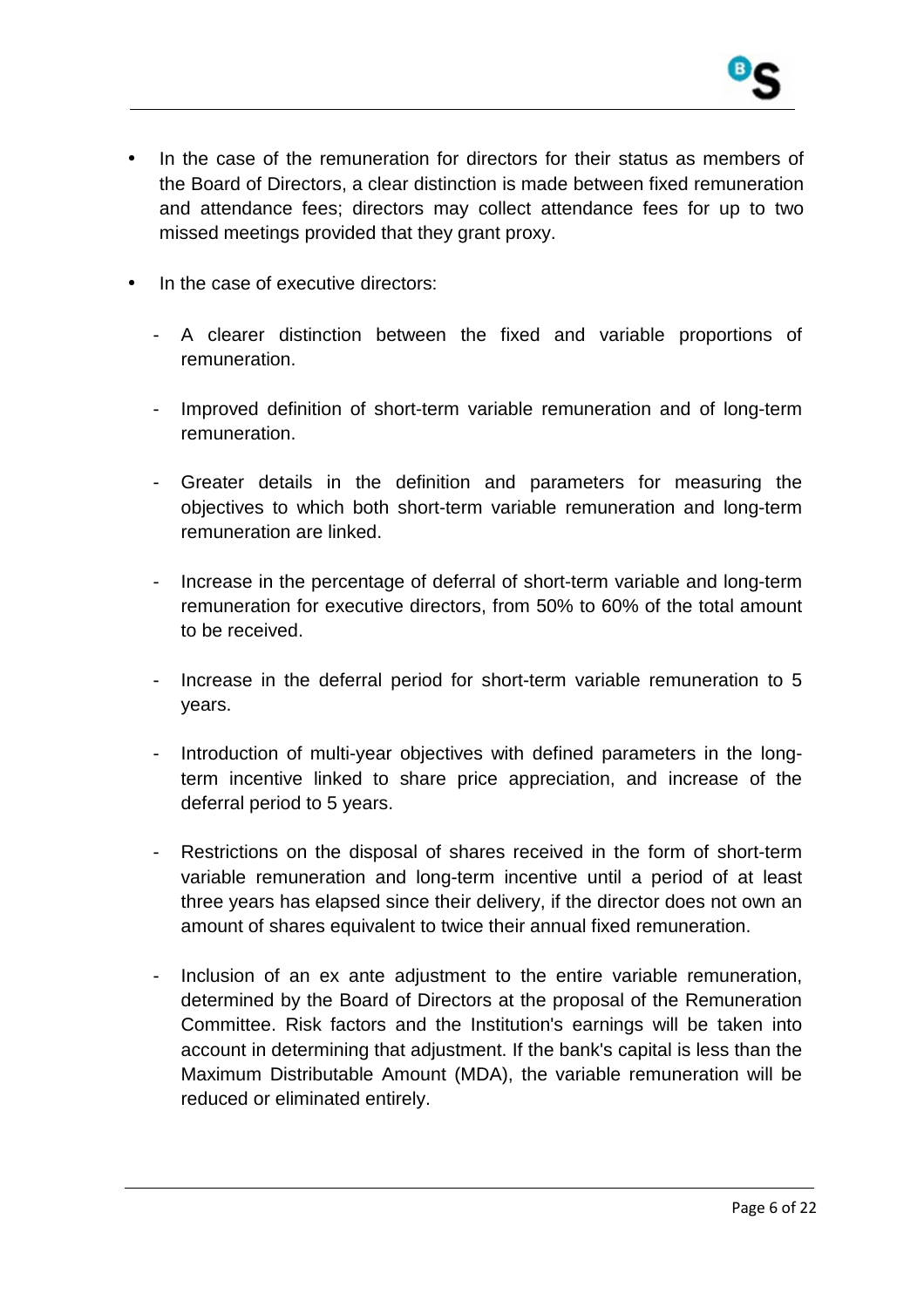

- Review of malus and clawback clauses, with an enhanced definition of the reasons for their application.
- Limitation of the termination and non-compete clauses to two years' remuneration, where applicable.
- Cap on variable remuneration at 200% of annual fixed remuneration, subject to approval by the General Meeting of Shareholders, in cases expressly defined in the Policy, without there being discretionality at the time of their recognition by the Remuneration Committee.

These measures were included in the Senior Management Policy approved by Banco Sabadell's Board of Directors at its meeting of 1 February 2018.

# **2. Banco Sabadell's Director Remuneration System**

The Banco Sabadell Director Remuneration System distinguishes between the directors' remuneration for performing their functions as members of the Board of Directors and the remuneration for performing executive functions, as regulated in articles 50 and 85 of the Articles of Association.

In accordance with the new wording of those two articles, the remuneration system will be as set out in the Director Remuneration Policy approved by the General Meeting of Shareholders.

"Article 50. (…)

The position of director is compatible with any other office or executive role in the Company and with the remuneration which, based on a proposal from the Remuneration Committee and a resolution by the Board of Directors, is deemed appropriate on the basis of his/her performance of such other functions within the Company, in accordance with the Director Remuneration Policy approved by the General Meeting.

Additionally, under the heading of long-term remuneration, subject to prior approval by the General Meeting, directors who perform executive functions may also participate in incentive plans approved for executives of the Bank consisting of payment in the form of shares, stock options or remuneration linked to the share price."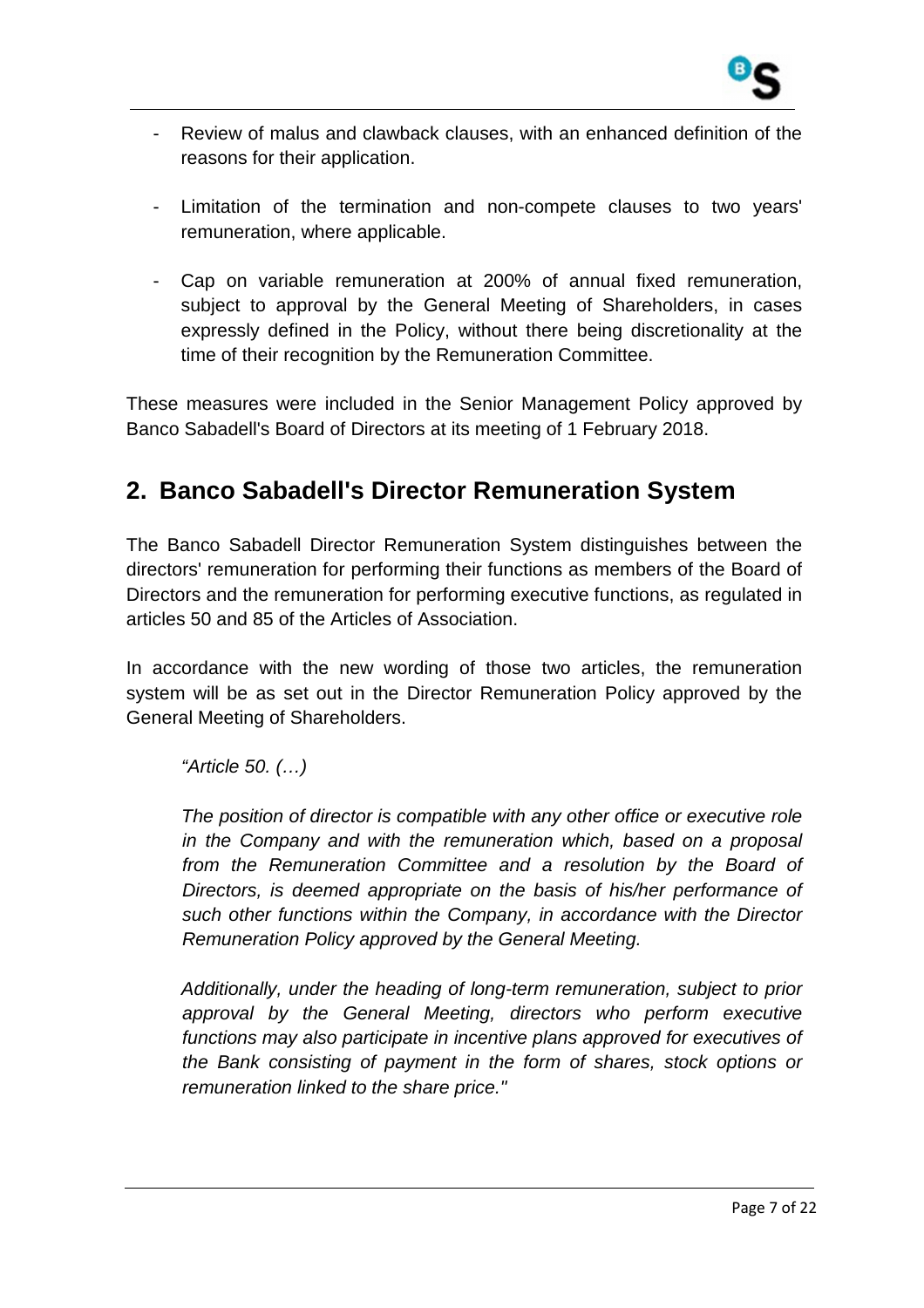

"Article 85. From gross revenues there shall be deducted the general expenses, interest, bonuses, appropriations made by the Board for depreciation and amortisation, any provisions considered necessary and any other amount that results in a reduction in the Bank's assets.

In particular, the remuneration to which directors are entitled both for performing their functions as members of the Board of Directors and for their executive functions, whose maximum annual amount will be established in the Director Remuneration Policy approved by the General Meeting of Shareholders, will be deducted, and the Board will be broadly empowered to establish, within the aforementioned maximum limit, the remuneration for individual members, subject to a prior report from the Remuneration Committee. Any long-term remuneration for executive directors will be deducted from gross revenues in the year in which it is actually paid.

After making deductions for tax and provisions to reserves as required by law, the Shareholders' Meeting shall, based on a proposal from the Board of Directors, decide what part of any remaining profit is to be distributed to shareholders as dividends and how much is to be appropriated to voluntary reserves or otherwise appropriated or employed in such manner as it may determine."

### **2.1. System for remunerating directors for their functions as members of the Board of Directors**

In accordance with articles 217 and 529 septdecies of the Capital Companies Act, the system of remunerating directors for their functions as members of the Board of Directors consists of:

- Fixed remuneration for belonging to the Board of Directors.
- Attendance fees, for at most 11 ordinary meetings, with the possibility of collecting attendance fees for at most two meetings that they miss for justified reasons provided that they grant proxy in those cases. No fees will be received for attending extraordinary Board meetings.

Each year the Board of Directors will set both the fixed remuneration and the meeting attendance fees payable to directors for their functions as members of the Board of Directors. It will also establish a specific amount for performing the function of Lead Independent Director. Additionally, it will establish the amounts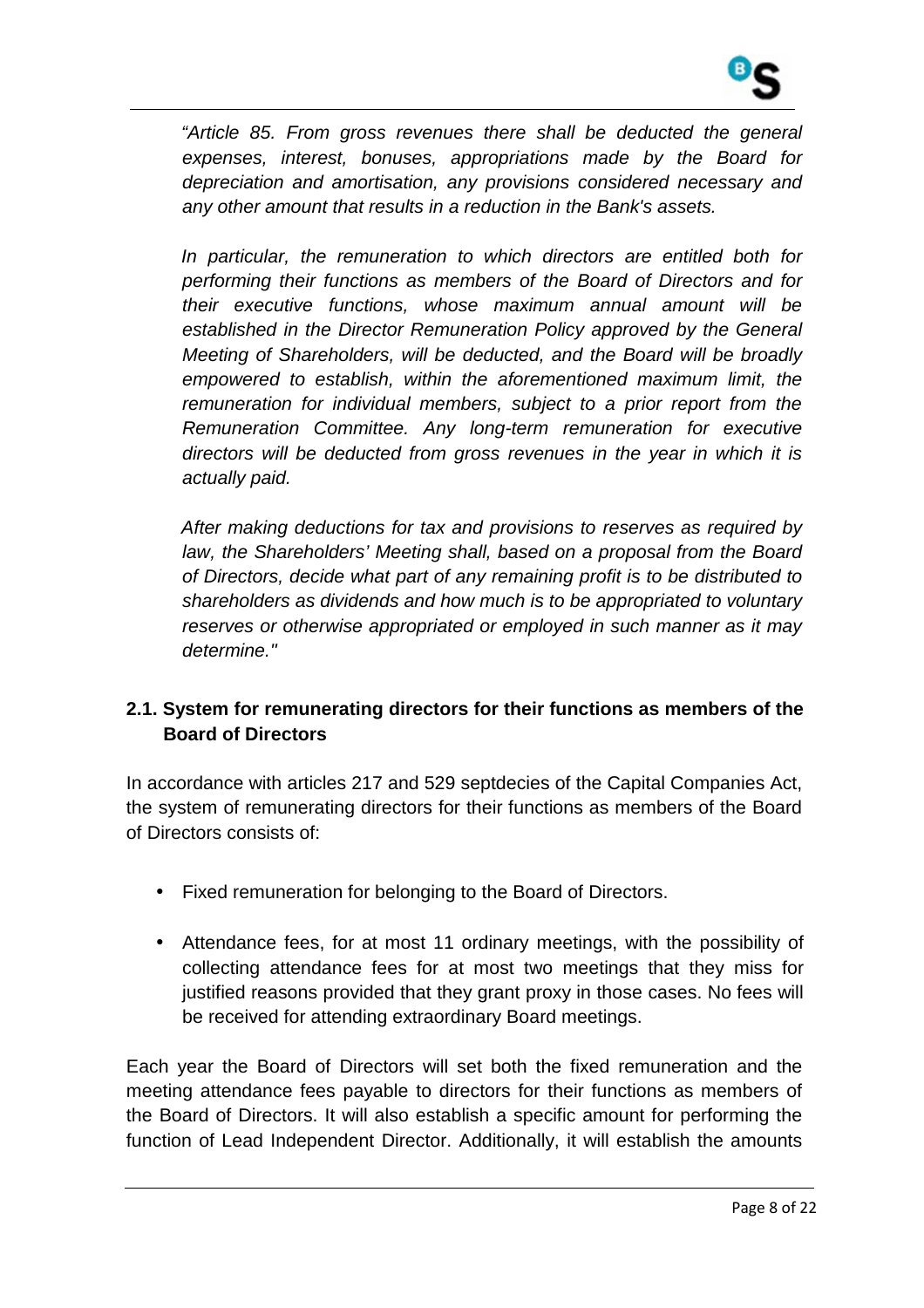

payable to non-executive directors for chairing or membership of Board subcommittees and/or Advisory Boards. All the foregoing will be within the overall maximum amount established by the General Meeting of Shareholders for remuneration of the members of the Board of Directors. Non-executive directors do not qualify for the remuneration or the benefits that apply to Bank employees, and they are not included in the retirement benefit or long-term incentive schemes.

### **2.2. System for remunerating directors for performing executive functions**

In addition to the remuneration as members of the Board of Directors, executive directors are remunerated for performing executive functions.

In accordance with the provisions of articles 217 and 529 octodecies of the Capital Companies Act, the remuneration system for executive directors comprises the following: fixed remuneration, variable remuneration based on indicators or general parameters of reference, remuneration in shares or linked to share performance, termination indemnity, provided that the termination was not due to breach of duties by the director, and such savings or providential system as are considered appropriate.

Executive directors' remuneration for each year is set by the Board of Directors within the overall maximum limit established by the General Meeting of Shareholders in this Director Remuneration Policy for each of the items that make up their remuneration.

The Board of Directors will comply with the provisions of the applicable legislation, having regard to its special status as a financial institution and in accordance with the items, terms and conditions established in the Director Remuneration Policy, which addresses total remuneration taking into account all the remuneration elements and the relationship between them, establishing an appropriate balance between fixed and variable remuneration, and a distribution of remuneration between the short and long term, safeguarding the rights and interests of shareholders, investors and customers.

The headings of remuneration for executive directors coincide with those for the rest of senior management in the terms set out in the Banco Sabadell Remuneration Policy for Senior Management approved by the Board of Directors on 1 February 2018.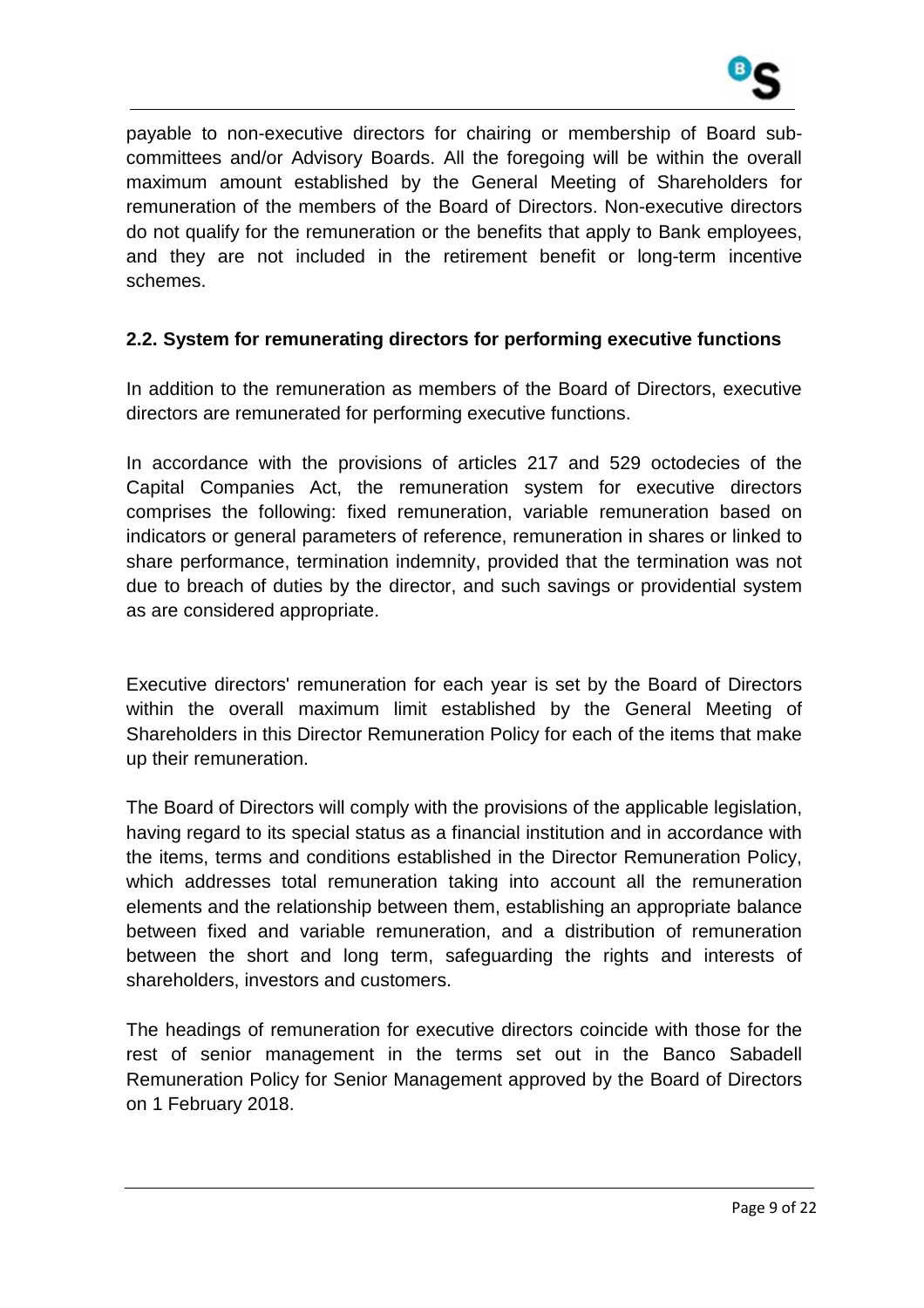

The components of executive directors' remuneration for performing executive functions are as follows:

- Fixed remuneration.
	- Fixed salary.

This is the sum of guaranteed remuneration components linked to the set of functions and responsibilities of the person's position, recognising the executive director's contribution within that position, while they occupy it.

Benefits.

These aim to complement the monetary and non-monetary remuneration with other elements that increase the loyalty and commitment on the part of the executive directors.

Executive directors enjoy benefits in the same conditions a the rest of the workforce.

Pension schemes and retirement benefits.

In order to cover retirement and other contingencies in a manner that is appropriate to the functions performed by executive directors, the Board of Directors may, at the proposal of the Remuneration Committee, establish specific providential plans and assign them to executive directors.

• Short-term variable remuneration.

Executive directors will be assigned variable short-term remuneration, which is approved annually by the Board of Directors, at the proposal of the Remuneration Committee, and whose main purpose is to reflect performance in the year measured through objectives aligned with the risk incurred.

Each executive director will be allocated a target amount (benchmark variable remuneration based on 100% compliance with targets) to be paid as a function of the degree of compliance with the established goals, generally corresponding to the Group's goals for the year, including metrics measuring risk control and management, solvency, capital and strategic goals, with weightings assigned to each indicator and a scale of achievement, published in the Annual Report on Director Remuneration.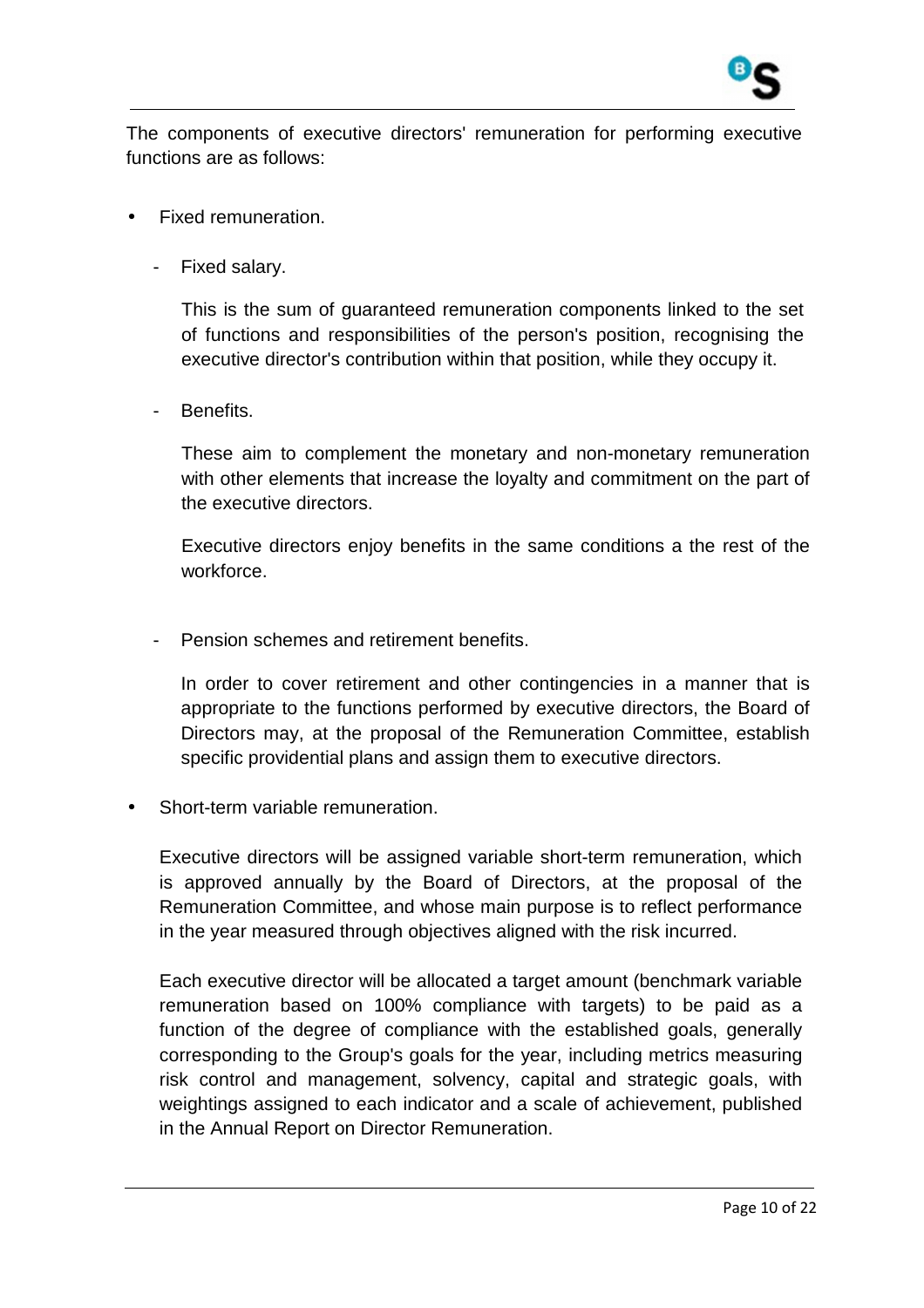

• Long-term remuneration.

All the executive directors will be assigned a long-term remuneration that may consist, by decision of the Board of Directors at the proposal of the Remuneration Committee, of long-term variable remuneration system, to which end a target amount and multi-annual objectives will be established, in combination with the executive directors' performance; or a system will be proposed to the General Meeting of Shareholders based on the appreciation of the share that also incorporates multi-year objectives relating to the executive director's performance, whose specific allocation will be decided upon by the Board of Directors on the basis of a report by the Remuneration Committee.

Notwithstanding the foregoing, the General Meeting of Shareholders has the power to define other incentive models.

Limit on the ratio between components of fixed and variable remuneration.

The limit on variable remuneration for a given year may be up to 200% of annual fixed remuneration, subject to approval by the General Meeting of Shareholders, in cases expressly defined in the Policy, without there being discretionality at the time of recognition by the Remuneration Committee.

• Deferral and payment in equity instruments.

Both short-term variable remuneration and long-term remuneration will be deferred over five years and at least 60% will be paid in equity instruments, with the lock-up periods provided for in the applicable regulations, thereby aligning receipt of the remuneration with long-term results and shareholders' interests and risks.

- Rules applicable to payment in equity instruments.
	- The equity instruments will generally be valued at their market value on the grant date.
	- The Institution will not pay interest or dividends on deferred cash or equity instruments that are granted as variable remuneration.
	- Banco Sabadell will not allow personal hedging strategies with ad hoc financial products or any mechanism that guarantees collection of part or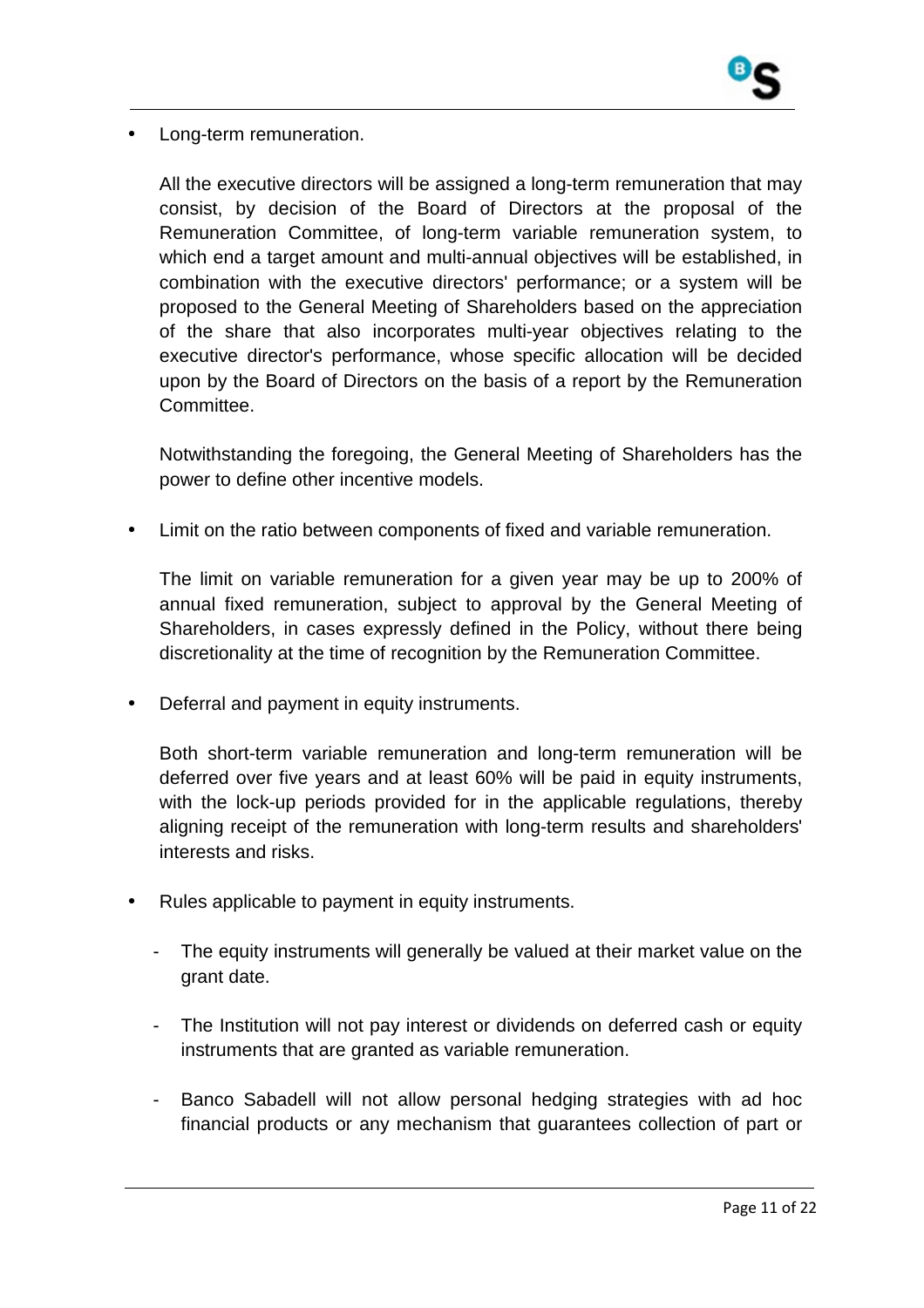

all of the remuneration or that offsets losses on equity instruments received as part of variable remuneration that are deferred or under lock-up.

- All the equity instruments received as variable remuneration are under lock-up for a period of one year after their delivery.
- The disposal of the shares received in the form of short-term variable remuneration and the long-term incentive will be restricted until a period of at least 3 years has elapsed since their delivery unless the executive director holds an amount equivalent to twice their fixed annual remuneration.
- Special rules for the long-term incentive using systems based on the increase in the value of the share.
	- Systems based on the increase in the value of the share will be subject to the deferral rules applicable to the variable remuneration and also, at the time of payment, to the rules on percentages to be paid in cash and equity instruments.
	- In any case, they will be governed by the rules approved by the General Meeting of Shareholders and their implementing regulations approved by the Board of Directors, at the proposal of the Remuneration Committee.
- Application of malus and clawback clauses.

Regardless of the legal consequences that may arise from the following circumstances, variable remuneration that has not yet been paid may be reduced or cancelled (malus clause) in the following events:

- Where malice or gross negligence by an executive director results in material restatement of the Group's consolidated financial statements, at the criterion of the external auditors.
- Where a breach by the executive director of internal regulations or internal codes of conduct, including, in particular, those relating to risks, is classified as serious or very serious.
- Where malice or gross negligence on the part of the executive director results in a serious failure in the Institution's risk management.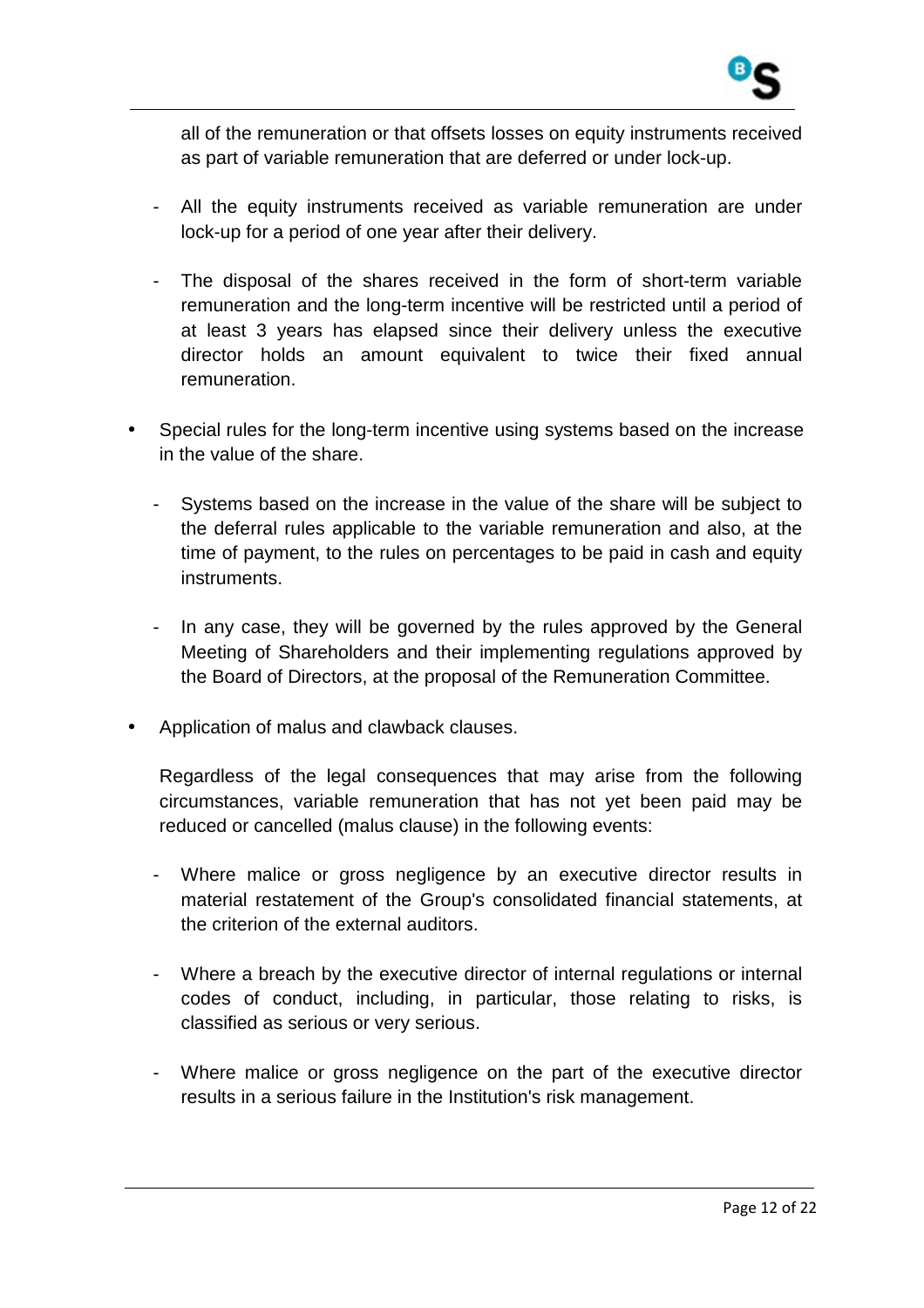

Where malice or gross negligence on the part of the executive director results in a material change in the Institution's regulatory or economic capital base.

These clauses may be applied during the period in which the variable remuneration is deferred.

Application of clawback clauses will be supplementary to the application of malus causes so that, in addition to forfeiting amounts not yet received, the executive director will be required to refund part or all of the amounts already received as short-term variable remuneration and long-term remuneration.

Short-term variable remuneration and long-term remuneration will be subject to clawback clauses that will be triggered in the event of any of the circumstances listed above as triggering the malus clause, except for breaches classified as serious.

These clauses may be applied from the delivery of the remuneration until the end of the last lock-up period for same.

The Remuneration Committee must review the situation each year in order to make a proposal to the Board of Directors, if necessary, based on a report by the Human Resources Department, and after seeking the opinion of the Risk Control Department, the Financial Department and the Compliance Department, as to whether circumstances have arisen to trigger a reduction or cancellation or, in the event, the clawback of variable remuneration received by an executive director, depending on the characteristics and circumstances of each particular case.

### **3. Banco Sabadell director remuneration.**

On the date of approving this Policy, the composition of the Bank's Board of Directors was as follows:

Executive Directors:

- José Oliu Creus Chairman
- Jaime Guardiola Romojaro Managing Director
- José Luis Negro Rodríguez Director-General Manager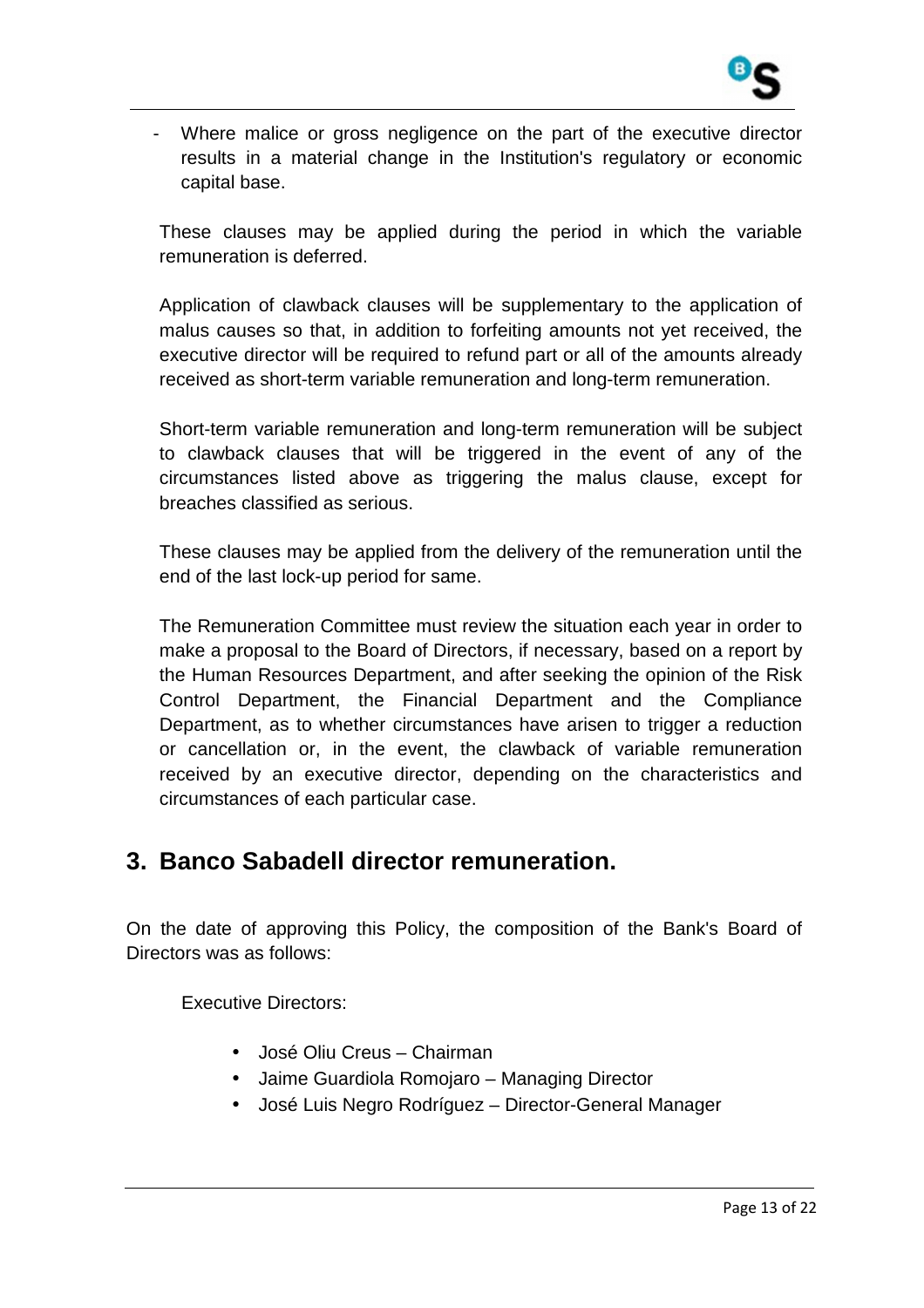### Non-Executive Directors

- Anthony Frank Elliott Ball Independent
- Aurora Catá Sala Independent
- Javier Echenique Landiribar Independent
- Pedro Fontana García Independent
- María Teresa García Milá Lloveras Independent
- George Donald Johnston Independent
- José Manuel Lara García External
- David Martínez Guzmán Proprietary
- José Manuel Martínez Martínez Independent
- José Ramón Martínez Sufrategui Independent
- Manuel Valls Morató Independent
- David Vegara Figueras Independent

### **3.1. Remuneration for directors in their capacity as members of the Board of Directors.**

While this policy is in force and until such time as it is amended, the overall maximum limit of remuneration for directors for their duties as members of the Board of Directors, pursuant to the provisions of Article 85 of the Articles of Association of Banco Sabadell, is 3 million euro per year.

Individual remuneration for members of the Board of Directors was reduced in 2009 and again in 2013, and has since remained unchanged. The reports on director remuneration in Spain compiled by KPMG and Spencer Stuart, and Board and Committee remuneration at the leading Spanish financial institutions, were used in 2018 to determine the remuneration for the Board of Directors.

In 2018, the remuneration for members of the Board of Directors approved on 1 February 2018 in accordance with market parameters, within the established overall total amount, is as follows:

|                 | Remuneration | Per diem attendance fees<br>(per meeting) |
|-----------------|--------------|-------------------------------------------|
| Chair           | 175,650 euro | 5,273 euro                                |
| Vice-Chair      | 95,250 euro  | 2,886 euro                                |
| Rest of members | 75,000 euro  | 2,272 euro                                |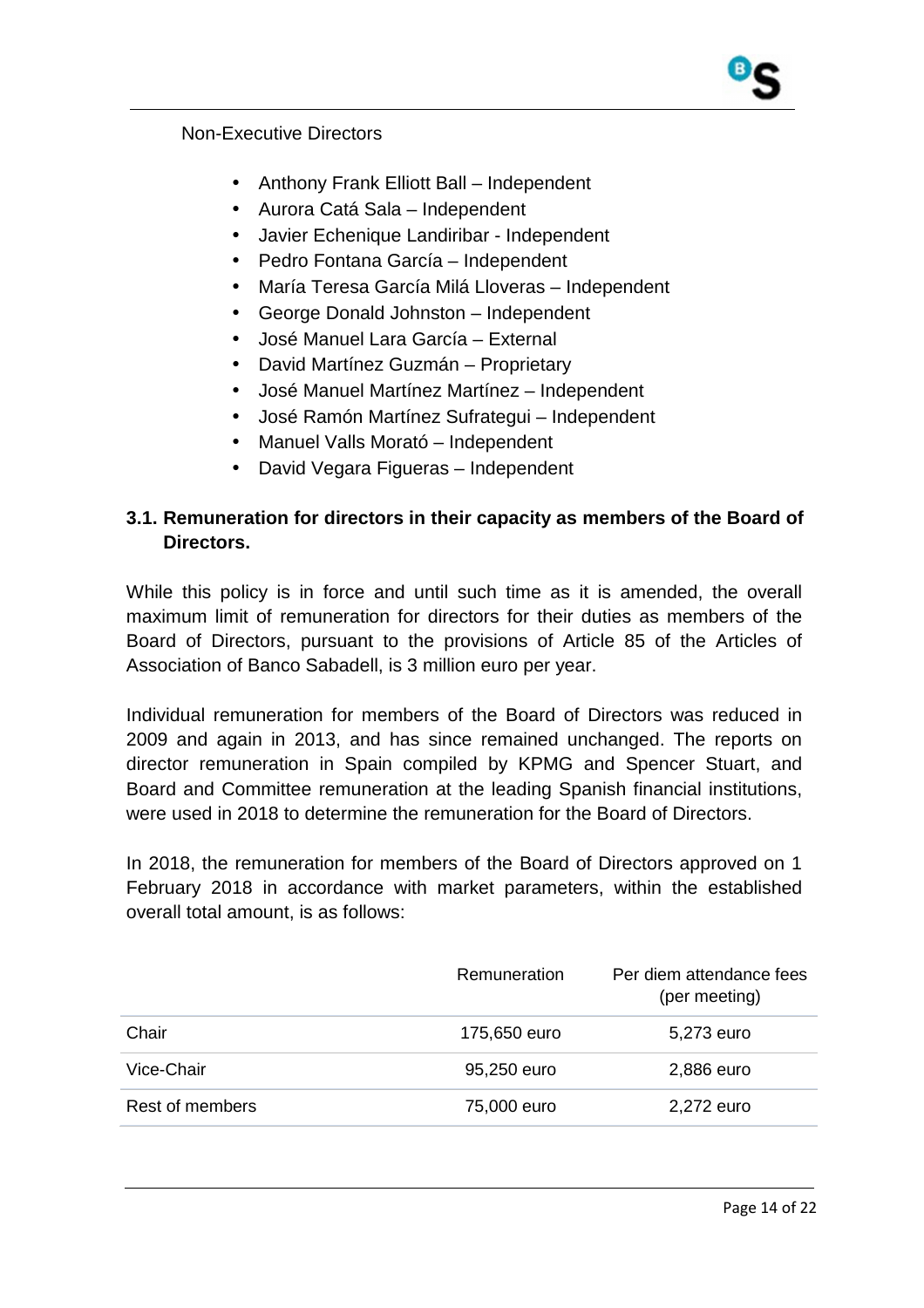Lead Independent Director 22,000 euros

Non-executive directors also collect the following remuneration for chairing or being members of Board committees:

| <b>Audit and Control Committee</b> | Chair    | 40,000 euro |
|------------------------------------|----------|-------------|
|                                    | Member   | 20,000 euro |
|                                    | Chair    | 20,000 euro |
| <b>Appointments Committee</b>      | Member   | 10,000 euro |
| <b>Remuneration Committee</b>      | Chair    | 40,000 euro |
|                                    | Member   | 20,000 euro |
| <b>Risk Committee</b>              | Chairman | 70,000 euro |
|                                    | Member   | 20,000 euro |
| <b>Executive Committee</b>         | Member   | 80,000 euro |

Directors sitting on Advisory Boards will receive the following remuneration in 2018: the chair of the Sabadell Guipuzcoano Advisory Board will receive at most 30,600 euro and members of the Sabadell Guipuzcoano Advisory Board will receive up to 15,300 euro. Members of the Sabadell Urquijo Advisory Board will receive at most 15,000 euro.

Non-executive directors do not qualify for the remuneration or the benefits that apply to Bank employees, and they are not included in the retirement benefit or long-term incentive schemes.

The Annual Report on Director Remuneration that the Board of Directors will approve each year will provide an itemised breakdown of the amounts to be collected during the corresponding year by each director. That report will be published on the websites of the CNMV and of Banco Sabadell.

### **3.2. Remuneration for directors for performing executive functions.**

In addition to their remuneration as members of the Board of Directors, executive directors are remunerated for performing executive duties, in accordance with the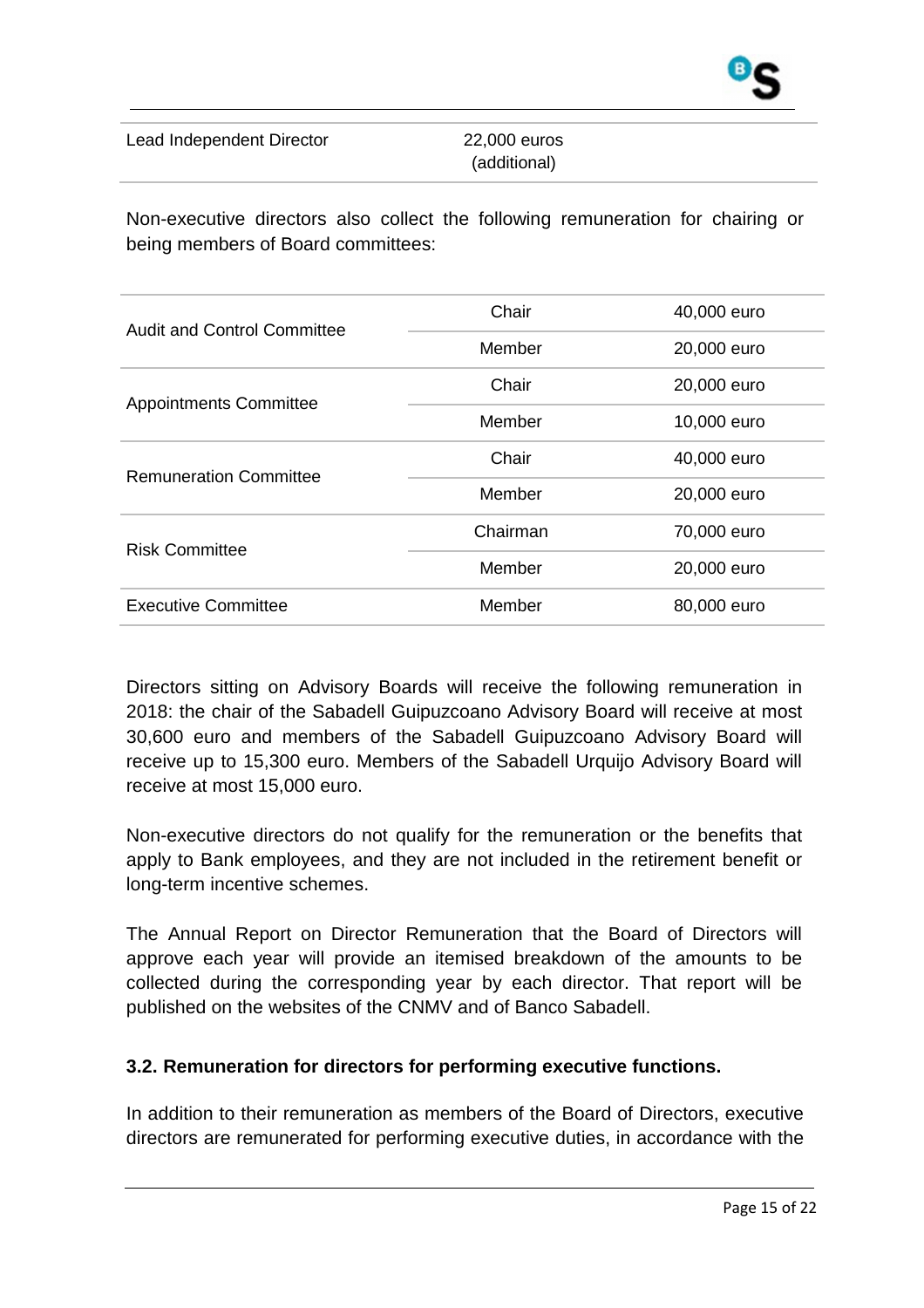

provisions of article 50 of the Articles of Association, under the same headings as Banco Sabadell's senior management.

The remuneration system for executive directors consists of the following:

a) Fixed remuneration:

While this policy is in force, the overall maximum fixed remuneration for all executive directors will be 6 million euro per year, which includes both cash remuneration established by the Board of Directors and benefits as well as pension and providential schemes in accordance with the terms of their contracts; that maximum limit will subsist until this Director Remuneration Policy is amended.

Based on a proposal by the Remuneration Committee, on 1 February 2018, the Board of Directors approved the following individual amounts for 2018:

- A fixed salary amounting to 1,701,000 euro in cash for the Chairman; 1,350,000 euro in cash for the Managing Director, and 705,000 euro in cash for the Director-General Manager.
- The benefits established by the Bank for all employees, in the same conditions as the other beneficiaries.

Under this heading, executive directors are expected to collect similar amounts in 2018 as in 2017, when it totalled 96,875 euro.

- Pension plans and providential schemes in the terms derived from the existing contractual commitments.

In 2018, Banco Sabadell is expected to contribute approximately 32,000 euro for the Chairman, 760,000 euro for the Managing Director (due to interest rate and income base adjustments), and 17,000 euro for the Director-General Manager.

The information on benefits and the Bank's contributions to pension plans or providential schemes will be itemised in detail for each director in the Annual Report on Director Remuneration that will be published each year on the websites of the CNMV and of Banco Sabadell.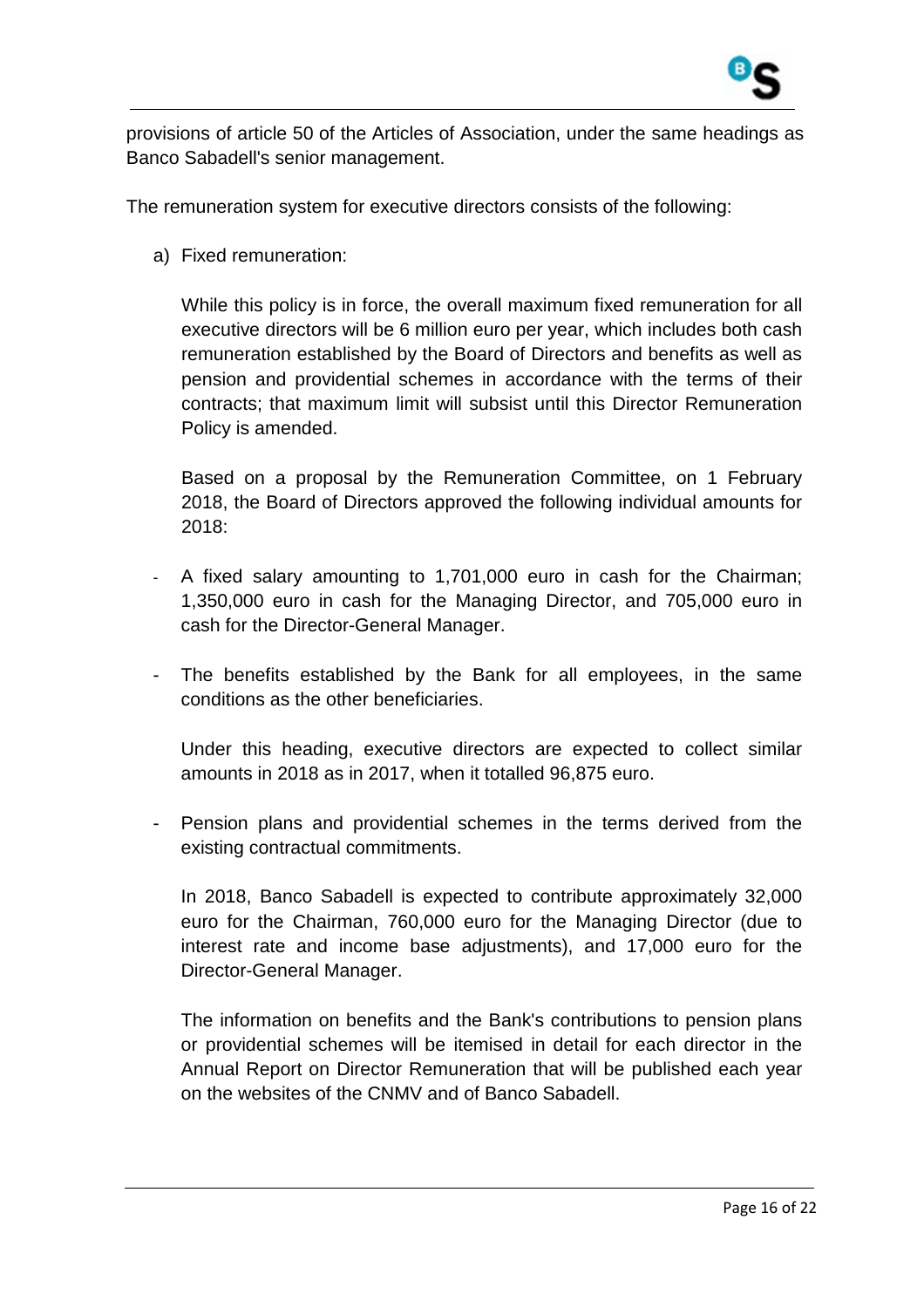

b) Short-term variable remuneration:

During the term of this policy, the overall maximum limit of target variable remuneration for the executive directors as a whole will be 3 million euro per year in the event of 100% attainment of the established objectives, and this limit may be exceeded by the percentages corresponding to overachievement up to 200% if approved by the General Meeting of Shareholders; that limit will subsist until such time as the Director Remuneration Policy is amended.

The target amount of short-term variable remuneration established for 2018 by the Board of Directors is as follows: the Chairman: 1,300,000 euro; the Managing Director 1,100,000 euro; the Director-General Manager: 350,000 euro.

To calculate the short-term variable remuneration for 2018, the following objectives were established, and were approved by the Board of Directors on 1 February 2018, as detailed in the Annual Report on Director Remuneration. Those for the other years covered by this Policy will be detailed in the corresponding Annual Reports on Director Remuneration.

- c) Long-term remuneration: the executive directors are beneficiaries of the following incentive plans granted in previous years and still current:
- Supplementary long-term incentive 2016-2019 linked to the increase in the value of the shares of Banco Sabadell ("ICLP2016"), approved by the General Meeting of Shareholders on 31 March 2016, which will be paid entirely in shares of Banco Sabadell.

The Chairman is assigned 1,600,000 rights; the Managing Director is assigned 1,400,000 rights; and the Director-General Manager is assigned 800,000 rights.

- Supplementary long-term incentive based on the increase in the value of the shares of Banco Sabadell 2017-2020 ("the Incentive"), approved by the General Meeting of Shareholders on 30 March 2017, which will be paid entirely in shares of Banco Sabadell.

The Chairman is assigned 1,700,000 rights; the Managing Director is assigned 1,500,000 rights; and the Director-General Manager is assigned 800,000 rights.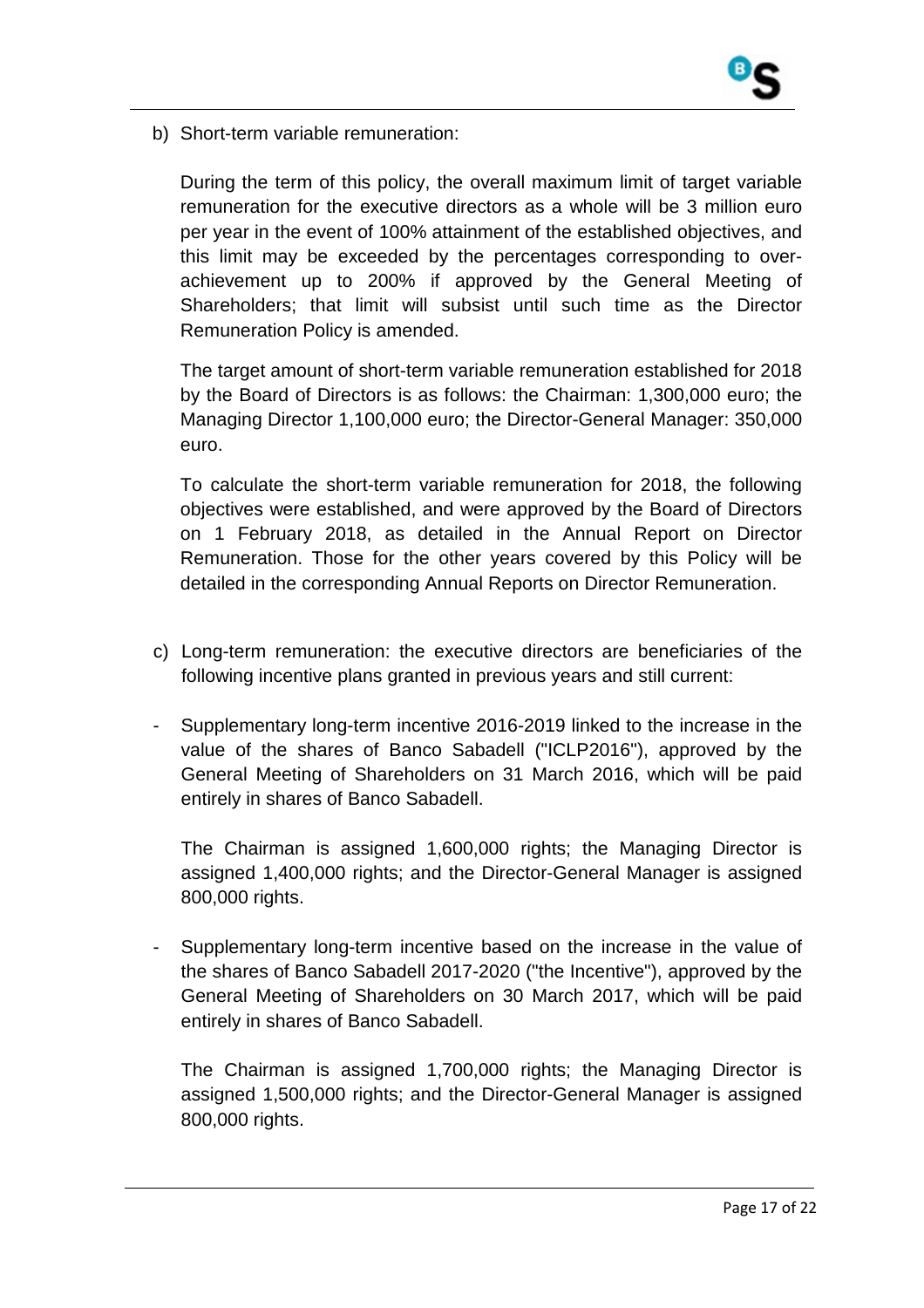

In 2018, a long-term incentive plan which covers the Chairman, Managing Director and Director-General Manager, as well as senior management and the Group's identified staff, is being submitted to the General Meeting of Shareholders.

That Plan consists of the allocation to the beneficiaries of a number of rights to share in the increase in the value of the same number of shares of Banco Sabadell, while also being tied to the attainment of certain multiyear indicators detailed in the Annual Report on Director Remuneration, which may not increase the number of rights to be settled in any event. The proposed number of rights is as follows:

Chairman: 1,700,000 rights. Managing Director: 1,500,000 rights. Director - General Manager: 800,000 rights.

The overall maximum limit on the long-term incentive for the next three years will be determined by a resolution of the General Meeting of Shareholders in each year and, in the event that the Board of Directors approves another alternative system of long-term remuneration that is not subject to approval by the General Meeting of Shareholders, its maximum amount each year may not exceed the value of the rights assigned in the long-term incentive approved in 2018.

### **3.3. Executive directors' contracts.**

Executive directors' contracts conform to the usual parameters in senior management contracts and meet the legal requirements for contracts of this type, on the basis of the following main terms and conditions:

- Contract duration: indefinite.
- Fixed remuneration: in accordance with the terms and conditions set out in this Policy and in the Annual Report on Director Remuneration.
- Short-term variable remuneration and long-term remuneration: in accordance with the terms and conditions set out in this Policy and in the Annual Report on Director Remuneration.
- Pension schemes and retirement benefits: in accordance with the terms and conditions set out in this Policy and in the Annual Report on Director Remuneration.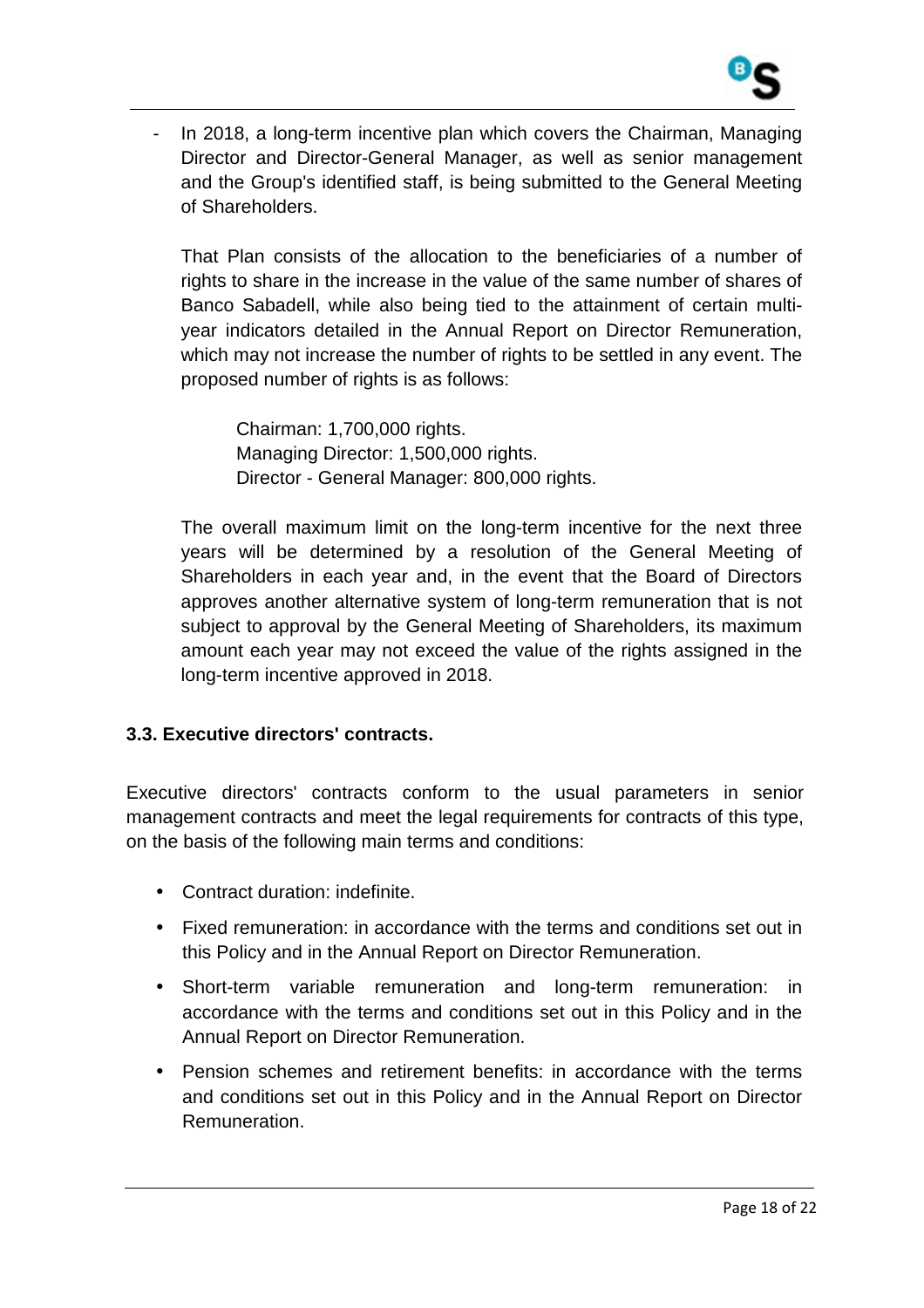

- Benefits and flexible remuneration programmes: those which the Bank has established for all its employees
- Confidentiality: applicable during and after the contract period.
- Regulation of use and restitution of company assets.
- Clause providing indemnity in the amount of 2 years' total remuneration for cases of early termination.

They do not contain any of the other clauses provided in article 529.1 octodecies of the Capital Companies Act.

# **4. Competent bodies**

The Articles of Association of Banco Sabadell set out the competencies of the Board of Directors and its Committees. The Board of Directors Regulation, published on Banco Sabadell's corporate website, sets out the terms of reference for the Board of Directors and its sub-committees, establishing their powers and basic rules of operation and organisation, in line with the regulations applicable to listed companies and credit institutions.

In accordance with the provisions of the Capital Companies Act, the Board of Directors is vested with the non-delegable power to determine the company's general policies and strategies and to make decisions regarding the remuneration of the directors, within the framework of the Articles of Association and of any director remuneration policy that may be adopted by the General Meeting of Shareholders.

The duties of the Remuneration Committee of a listed company include proposing to the Board of Directors the remuneration policy for directors and the individual remuneration and other contractual conditions for executive directors, exercising oversight to ensure that they are complied with. The Remuneration Committee has at least the following basic responsibilities as set out in article 14 bis of the Regulation of the Board of Directors: a) making proposals as to the director remuneration policy to the Board of Directors; b) proposing, to the Board of Directors, the remuneration policy for general managers and others performing senior management functions who report directly to the Board of Directors, the Executive Committees or the Managing Directors, and the individual remuneration and other contractual conditions for executive directors, exercising oversight to ensure that they are complied with; c) regularly reviewing remuneration policy; d) advising on remuneration programmes based on shares and/or options; e) periodically reviewing the general principles of remuneration and the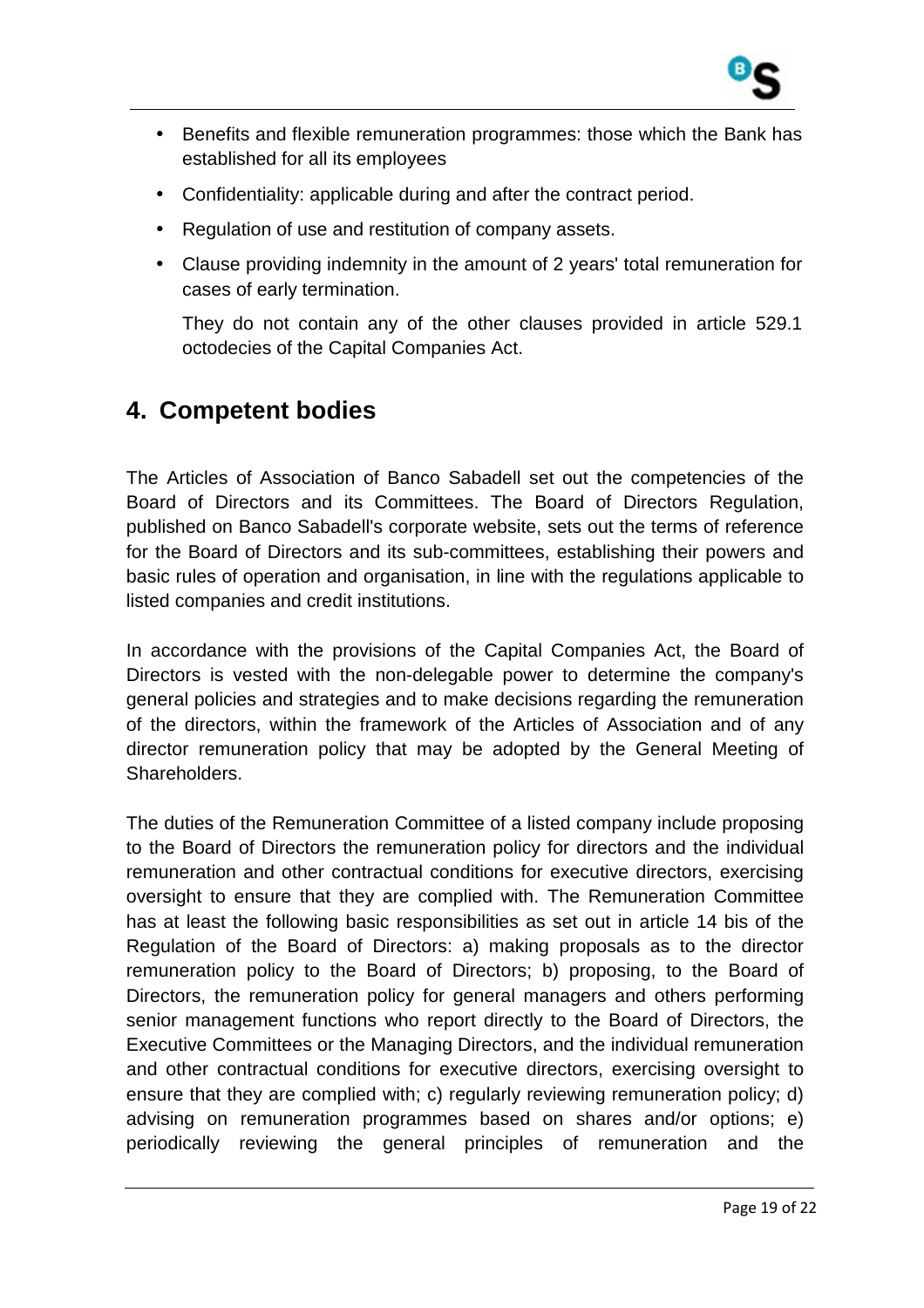

remuneration programmes for all employees, and considering whether they conform to those principles; f) ensuring that remuneration is transparent; g) ensuring that any conflicts of interests are not detrimental to the independence of external advisors; and h) verifying the information on remuneration contained in the various corporate documents, including the Report on Director Remuneration.

Each year the Human Resources Department of Banco Sabadell draws up an annual remuneration report to enable the Remuneration Committee to discharge its duties. That report is aimed at providing the Remuneration Committee with the basic information it needs to perform the functions entrusted to it in connection with reviewing the general principles of the Banco Sabadell Group's Remuneration Policy and with supervising the remuneration of Executive Directors, the Bank's senior management and the other persons in the designated staff. In addition to receiving advice from the Bank's internal units, the Remuneration Committee obtains any external advice it may need for that purpose. Additionally, with a view to establishing a Remuneration Policy that is consistent with comparable companies, each year Banco Sabadell uses the Spencer Stuart Board Index 2017 and receives advice from consulting firm Willis Towers Watson to perform a comparative analysis of the remuneration for the Board of Directors, senior executives, members of senior management and the identified staff with respect to the market; the most recent analysis was completed in January 2018.

Proposals by the Remuneration Committee are submitted to the Board of Directors for consideration and, where appropriate, approval. In the case of proposals whose approval corresponds to the General Meeting of Shareholders, the Board of Directors puts them on the agenda of the General Meeting of Shareholders and accompanies the motions with the mandatory reports.

Additionally, in accordance with Article 15 of the Board Regulation, the Risk Committee is responsible for informing the Remuneration Committee as to whether the employee remuneration programmes are coherent with the Bank's risk, capital and liquidity.

The Audit and Control Committee supervises the process of drafting and presenting the regulated financial information, including that related to remuneration, checking for compliance with the law and the correct application of accounting standards.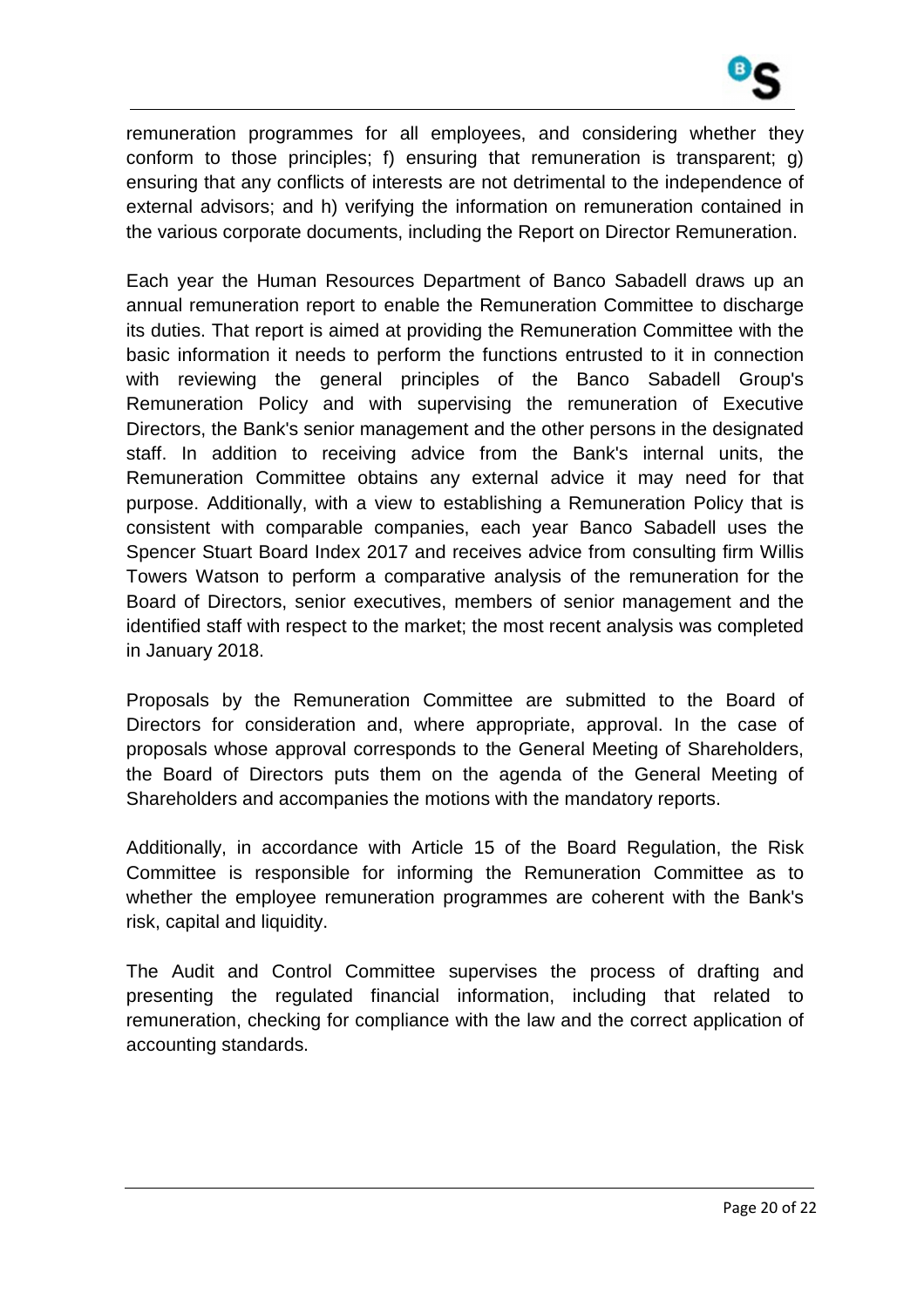

# **5. Comments on Remuneration Policy in future years.**

Over the next three years (2018, 2019 and 2020), the period established in article 529 novodecies of the Capital Companies Act, Banco Sabadell plans to maintain the principles, characteristics and items of remuneration for directors both for discharging their duties as members of the Board of Directors and for performing executive functions.

The remuneration system set out in this Policy will also apply to any new executive director who joins the Board of Directors during the term of this Policy, and it will be adapted to the functions assigned to that person and to their responsibilities and professional experience.

In this regard, the Board of Directors will establish, by means of a resolution, a fixed remuneration that is appropriate to those characteristics, in line with the fixed remuneration of the current executive directors and having regard to the competitive environment comprising all the main comparable institutions, and the variable remuneration system set out in this Policy will also apply, as will the other applicable contractual conditions, and the overall limits established in this Policy will not be applicable for these purposes.

Each year, the Board of Directors will review the specific amounts, within the criteria set out above, and provide detailed disclosure of remuneration to the General Meeting of Shareholders in the form of the Annual Report on Director Remuneration; in any event, it will submit for the Meeting's approval any long-term incentives that may be considered necessary and appropriate in each year.

In any case, it will also adapt the remuneration policy and components to any new legislation that may be applicable to Banco Sabadell.

In the event of a material corporate transaction involving Banco Sabadell that might have a material impact on the receipt of the deferred portion of the remuneration, the Board of Directors may amend, for duly reasoned causes, the settlement dates and payment calendar established in this Policy.

The Annual Report on Director Remuneration will be submitted to the General Meeting of Shareholders each year in accordance with the provisions of article 541 of the Capital Companies Act.